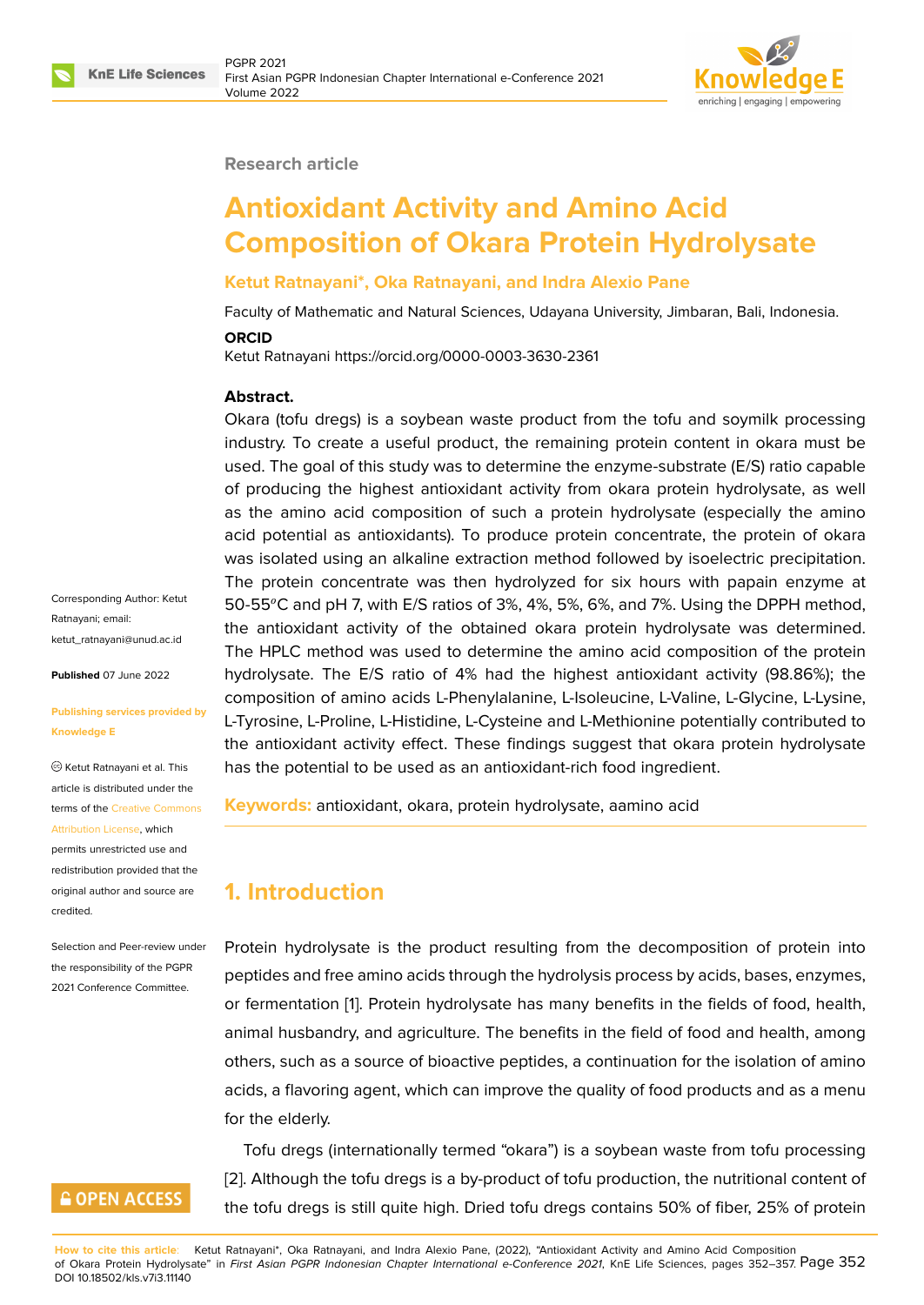and 10% of lipid. Therefore, tofu dregs that has high nutritional value can be reused in various fields by reclaiming the important components.

Many factors can affect the antioxidant properties of a protein hydrolysate, namely the type of protein and enzyme, substrate treatment and hydrolysis degree [3]. This study aimed to determine the enzyme-substrate ratio (E/S ratio) which capable of producing okara protein hydrolysate with the highest antioxidant activity as well as to know the amino acid composition of such protein hydrolysate (especially the amino [ac](#page-5-2)ids potential as antioxidants).

The research steps began with the isolation of tofu dregs protein so that a protein concentrate was obtained which would act as a protein substrate in the hydrolysis process. In the hydrolysis step, the papain enzyme was used and the E/S ratio was varied. Each protein hydrolysate obtained was then analyzed for its antioxidant activity using the DPPH method, while the amino acid composition analysis was carried out using the HPLC method.

# **2. Methodology**

#### **2.1. Isolation of Tofu Dregs Protein**

At this stage, the isolation of the tofu dregs protein was carried out using alkaline extraction method. The fresh tofu dregs added with 0.7% NaOH with a ratio of 1:5 and then homogenized at 50℃ for 60 minutes in a magnetic stirrer. Then the mixture was filtered with a clean cloth and the filtrate was centrifuged at 6,000 rpm for 10 minutes. Furthermore, the isoelectric preparation stage was carried out at pH 4.5 with the addition of 2N HCl to the supernatant. After that it was centrifuged at 6000 rpm for 10 minutes, the pellets were taken and dried at 50 ℃ for 12 hours.

## **2.2. Hydrolysis of Tofu Dregs Protein by Papain Enzyme with Variation of Enzyme-Substrate (E/S) Ratio**

A total of 2.5 g of tofu dregs protein concentrate was dissolved in 25 mL demineralized water to obtain a 10% (w/v) protein solution and then the solution was homogenized. Furthermore, papain enzyme with a certain composition was added to obtain an E/S ratio variation of 3%, 4%, 5%, 6%, and 7%. The percent unit in the E/S ratio indicated the ratio of the enzyme weight to the substrate weight (S), for example, an E/S ratio of 3% means that the ratio of enzyme weight to substrate weight is 3:100. The hydrolysis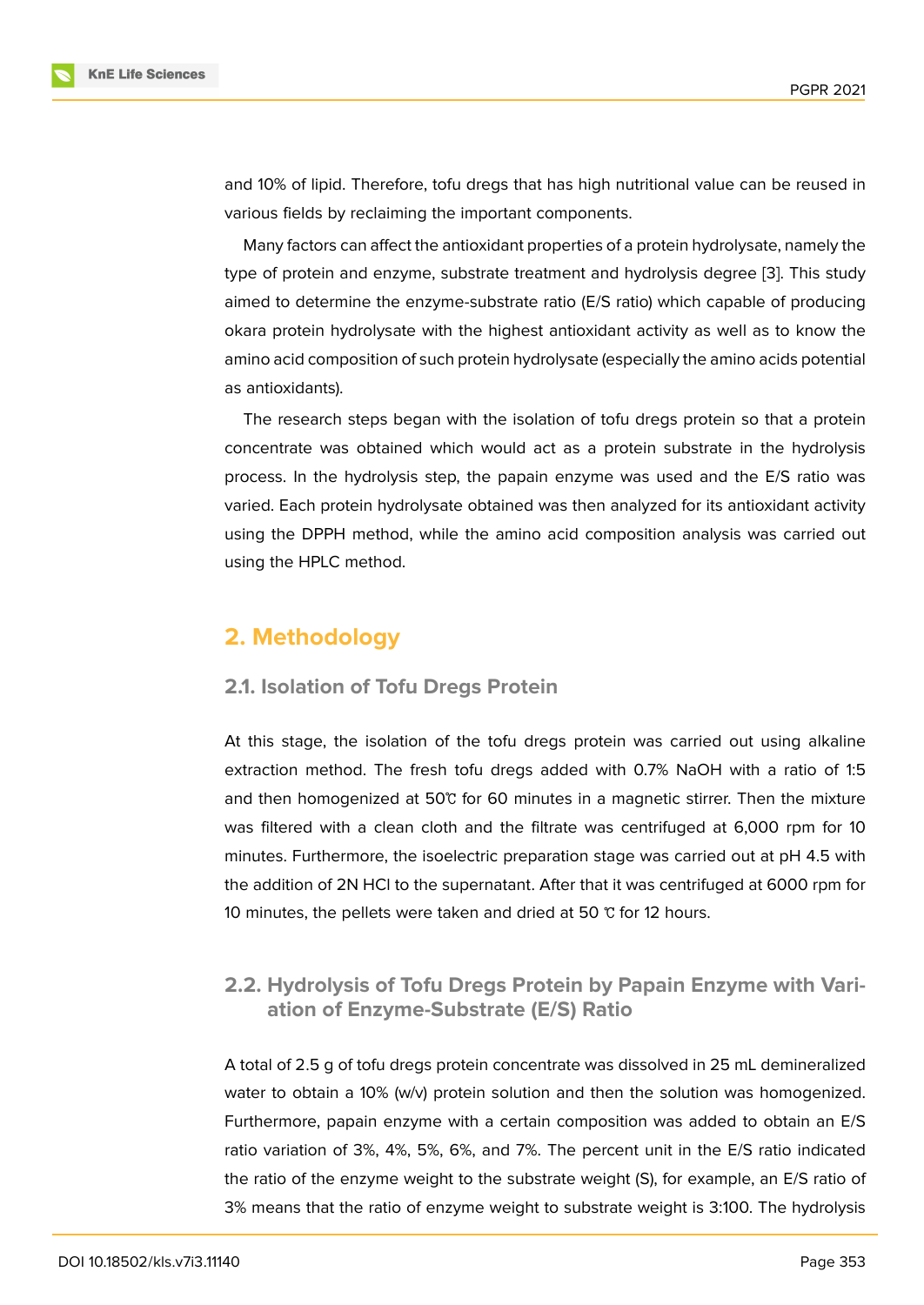process was carried out at a temperature of 50  $^{\circ}$ C for 6 hours. After incubation, the reaction was stopped by heating at 85  $^{\circ}$ C for 10 min. The supernatant was separated and stored in a dark glass bottle at -20  $^{\circ}$ C and called as okara protein hydrolysate.

# **2.3. Antioxidant Activity Assay of the Protein Hydrolysate by DPPH Method**

The DPPH method was used to measure the ability of the sample as a proton (hydrogen) donor, following the method used by Bersuder et al. [4]. A total of 1 ml of the sample solution was mixed with 0.25 mL of 99.5% ethanol and 0.25 mL of 0.02% (w/v) DPPH. This mixture had been stored in the dark area at room temperature for 30 minutes before measuring its absorbance using a spectrophot[om](#page-5-3)eter at the wavelength of 517 nm.

The percentage of radical scavenging of tofu dregs protein hydrolyzate was calculated using the formula below:

% radical scavenging = (Control abs - Sample abs)/(Control abs) x 100%

### **2.4. Amino Acids Composition Analysis**

The composition of 15 types of amino acids was analyzed using the HPLC instrument. The HPLC conditions were set as follows: column temperature  $37\degree C$ , column length 250-395 nm, and mobile phase flow rate 1.05 ml/min. Amino acid analysis was performed using a Waters Column C18 (3.9 x 150 mm) with sodium acetate and acetonitrile as buffer solvents (200 ml water, 0.2 ml CaEDTA).

# **3. Result and Discussion**

## **3.1. Isolation of Tofu Dregs (Okara) Protein**

The isolation stage of tofu dregs protein was carried out by the alkaline extraction method followed by isoelectric precipitation. The protein isolated from the tofu dregs was then analyzed for its protein content by using the Kjeldahl method and resulted in a protein content of 50.31%. This result indicated that the product of protein isolation is worthy of being called protein concentrate because it had protein content above 50%. This is in accordance with Amoo et al. [5] who stated that protein concentrate is a protein isolation product that has a protein content of at least 50-70%.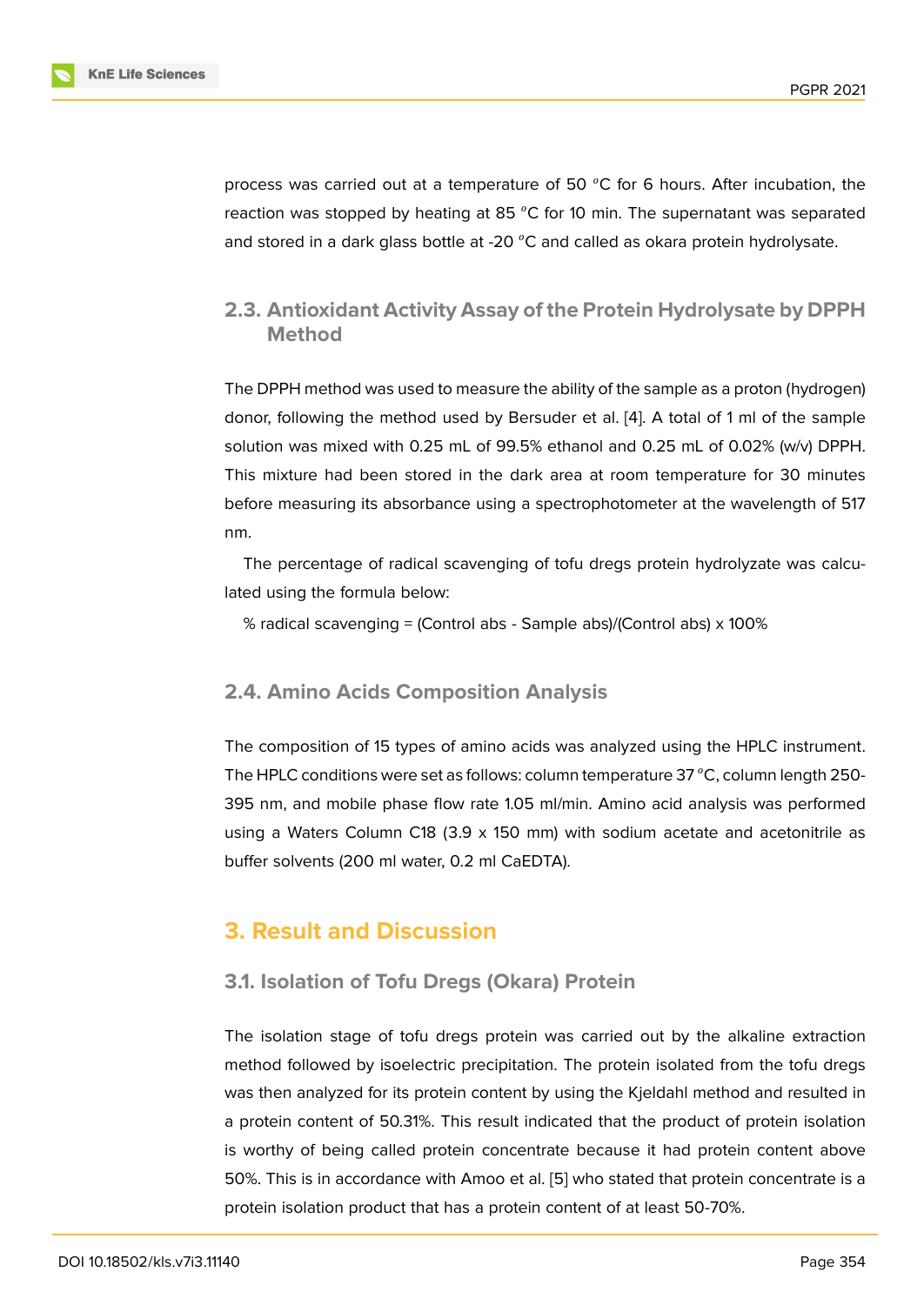#### **3.2. Antioxidant Activity Assay of Okara Protein Hydrolysate**

The okara hydrolysates were produced by enzymatic hydrolysis reaction of tofu dregs protein concentrate (as substrate) using papain enzyme with various E/S ratio of 3%, 4%, 5%, 6%, and 7%. The antioxidant activity of the okara hydrolysates were measured by determining the free radical scavenging activity using DPPH method. The results of the free radical scavenging activities of okara protein hydrolysates can be seen in Table 1.

| <b>E/S</b> ratio | <b>Radical</b><br><b>Activity (%)</b> | <b>Scavenging</b> |
|------------------|---------------------------------------|-------------------|
| 3%               | 61,27                                 |                   |
| 4%               | 9886                                  |                   |
| 5%               | 97.69                                 |                   |
| 6%               | 63.32                                 |                   |
| 7%               | 71.46                                 |                   |

Table 1: Radical Scavenging activity of okara protein hydrolysate produced by E/S ratio variation.

Based on Table 1, it can be concluded that the okara protein hydrolysates obtained using all variations of the E/S ratio had the free radical scavenging activities above 50%, but the highest radical scavenging activity was produced when using the E/S ratio of 4%. When the amount of enzymes increased (at the same amount of substrates), the number of peptides and free amino acids produced in the hydrolysate products was expected to be higher so that the value of antioxidant activities would increase as well.

However, it can be seen from Table 1 that when using E/S ratio higher than 4%, the higher amount of enzymes was not able to raise the antioxidant activity as expected. Bordbar et al. [6] reported that the size of the peptide and its solubility, the amino acid composition, and the number of free amino acids that have antioxidant activity are the main keys that determine the DPPH radical scavenging activity of a protein hydrolysate. In the E/S ratio [of](#page-5-4) 4% was thought capable to release more types of peptides and certain free amino acids that had the potential as electron donors than other ratios, so that it produced protein hydrolysate with the highest antioxidant activity. As higher ratios of E/S applied did not resulted in higher antioxidant activities, this indicated that not all peptide components and free amino acids released during enzymatic hydrolysis were peptides or amino acids that could scavenge free radicals.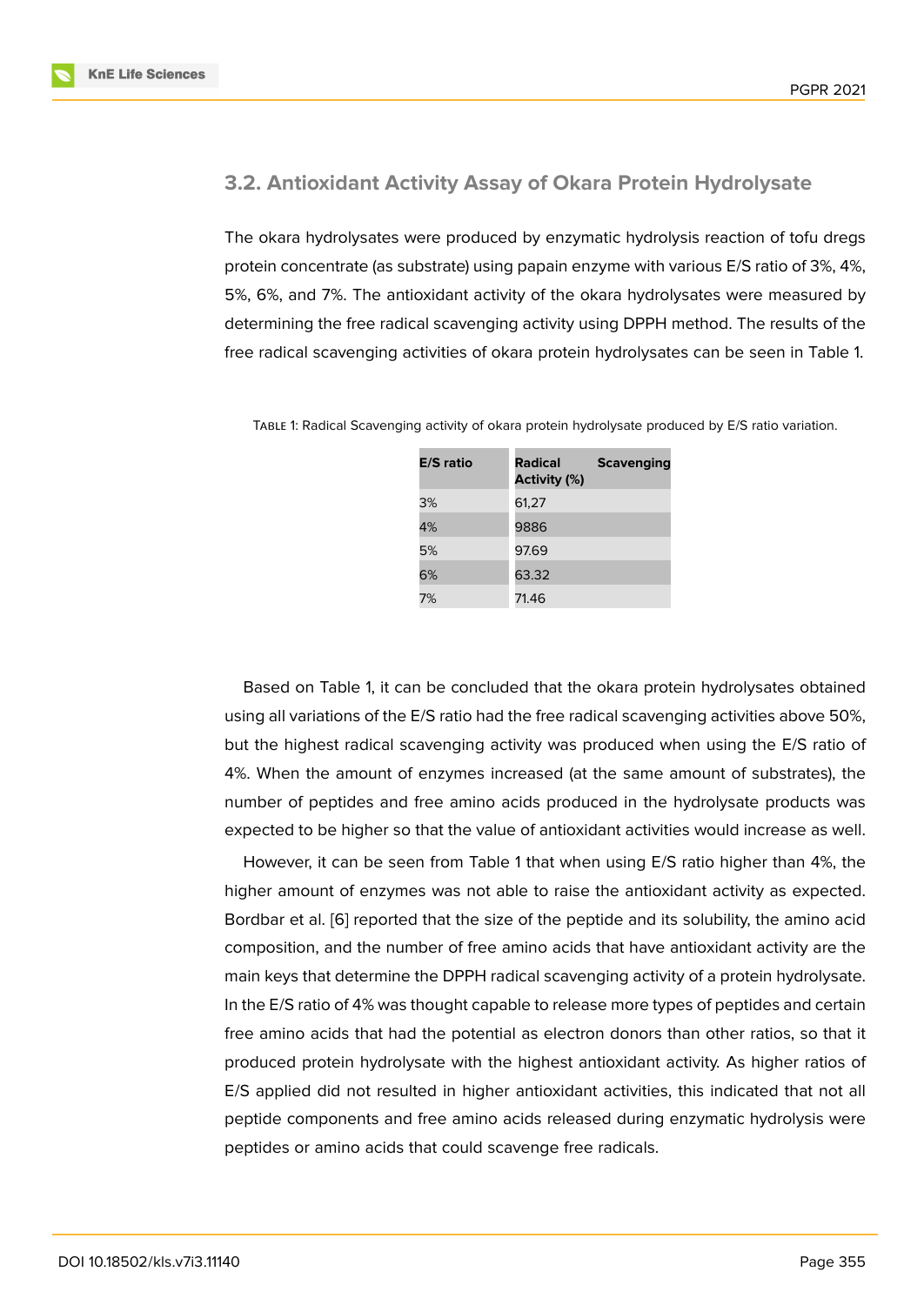#### **3.3. Amino Acid Composition Analysis**

The analysis of amino acid composition using HPLC was applied for the okara protein hydrolysate with the highest antioxidant activity (4% E/S ratio). Table 2 shows the composition of 15 types of amino acids contained in the okara protein hydrolysate.

Based on the data in Table 2, it can be seen that the highest amino acid content was glutamic acid, which was 2112.02 mg/kg, while the lowest amino acid content was tyrosine, which was 202.77 mg/kg. The data also shows that okara protein hydrolysate was rich in hydrophobic amino acids, especially leucine and proline. It is in accordance with the opinion of Polanco-Lugo et al. [7], which stated that the high content of hydrophobic amino acid residues in the protein hydrolysate of *Phaseolus lunatus* could have an impact on antioxidant activity. Waliszewski et al. [8] verified the presence of the following antioxidant amino acids in okara: [c](#page-5-5)ysteine (12.5 g/kg protein), methionine (10.6 g/kg protein), tyrosine (34.3 g/kg protein), phenylalanine (48.4 g/kg protein) and tryptophan (11.4 g/kg protein). Therefore, the presence of t[he](#page-5-6)se amino acids in the hydrolysate will influence the antioxidant activity of the hydrolysate. The peptide antioxidant activity was believed to be mainly because of the presence of amino acid residues such as lysine, methionine, histidine, tryptophan, and tyrosine [9].

| <b>Amino Acid Type</b> | mg/kg   | <b>Amino Acid Type</b>    | mg/kg  |
|------------------------|---------|---------------------------|--------|
| <b>Acidic Group:</b>   |         | <b>Hydrophobic Group:</b> |        |
| Glutamic Acid          | 2112.02 | Leucine                   | 400.74 |
| Aspartic Acid          | 966.33  | <b>Isoleucine</b>         | 231.01 |
| <b>Basic Group:</b>    |         | Glycine                   | 342.46 |
| Arginine               | 481.19  | Alanine                   | 243.34 |
| Histidine              | 188.39  | Valine                    | 316.06 |
| Lysine                 | 682.47  | Proline                   | 407.32 |
| <b>Polar Group:</b>    |         | Phenylalanine             | 242.61 |
| Serine                 | 395.76  |                           |        |
| Tyrosine               | 202.77  |                           |        |
| Threonine              | 326.37  |                           |        |

|  | TABLE 2: Amino acid composition of okara protein hydrolysate (mg//kg). |  |  |  |  |  |  |  |
|--|------------------------------------------------------------------------|--|--|--|--|--|--|--|
|--|------------------------------------------------------------------------|--|--|--|--|--|--|--|

# **4. Conclusion**

The treatment using E/S ratio of 4% was capable of producing okara protein hydrolysate with the highest antioxidant activity of 98.86%. The analysis results of the amino acid composition showed that the okara protein hydrolysate contained amino acid